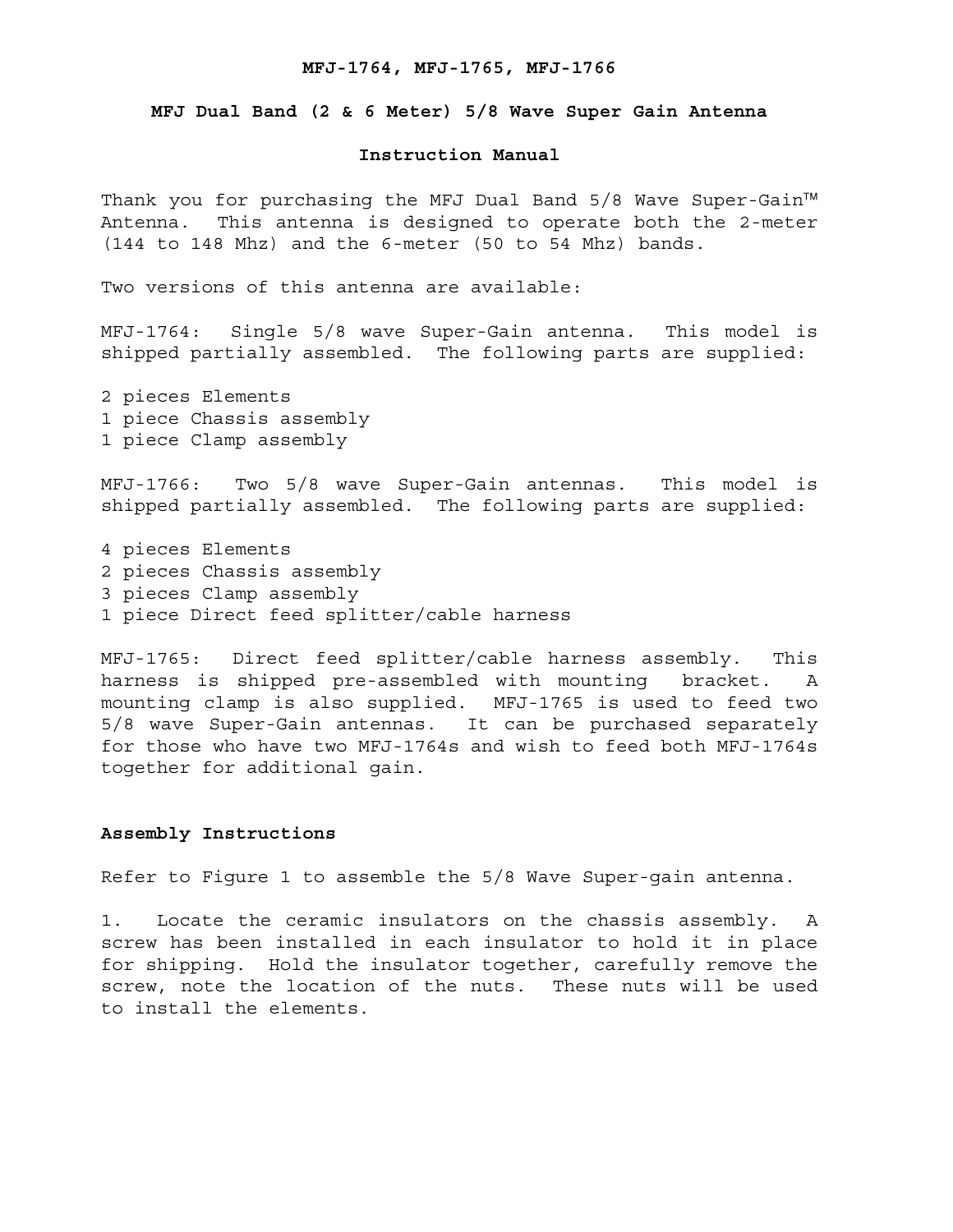Make sure that the flanged nut is screwed onto the element. Note that the flange part of the nut MUST face toward the insulator. See Figure 1.

After removing the "holding" screw, insert the element into the insulator and through the lug on the inside. Secure the element by screwing the other nut (taken from the "holding" screw (onto the end of the element inside the chassis. See Figure 1.

Repeat steps 1, 2, and 3 to install the other element.

If you have purchased the MFJ-1766, you will have to assemble another Chassis assembly. Use the same instruction as in step 1 thru 4.

## **Installation Instructions**

# **MFJ-1274: Single 5/8 Wave Super-Gain Antenna**

The Super-Gain antenna can be mounted on any 1" to 1-1/2" tubular mast. The mast my be a conductive (metal) or a nonconductive material.

For optimum performance the antenna should be mounted as high as possible. However, if the mast itself is located at a high elevation, such as a hill or mountain, the need for a tall mast will not be as critical.

The antenna may be mounted horizontally or vertically. The antenna should be mounted horizontally for SSB and mounted vertically for FM operation.

Once you have mounted the antenna, connect the feedline to the SO-239 on the antenna chassis assembly.

#### **MFJ-1766: Dual 5/8 wave Super-Gain antenna**

If you are installing two 5/8 wave Super-Gain antennas, you may stack each Super-Gain antenna on top of each other on the same mast. Each antenna must be separated by a distance of 12 feet (antenna mount-to-antenna mount). See Figure 2. You may also install the two antennas horizontally. Again separate them by 12 feet.